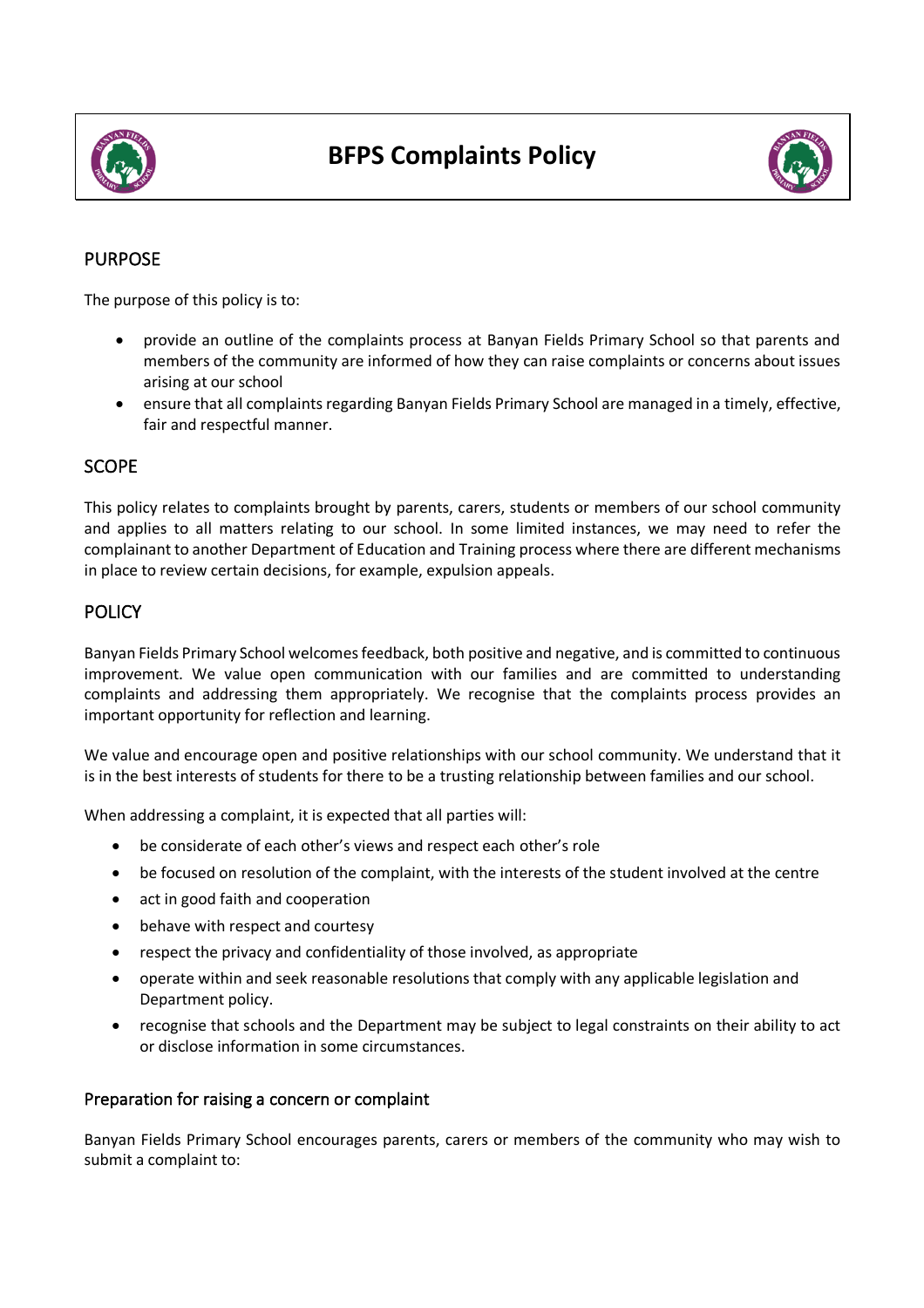- carefully consider the issues you would like to discuss
- remember you may not have all the facts relating to the issues that you want to raise
- think about how the matter could be resolved
- be informed by checking the policies and guidelines set by the Department and Banyan Fields Primary School (see "Further Information and Resources" section below).

## Complaints process

Banyan Fields Primary School is always happy to discuss with parents/carers and community members any concerns that they may have. Concerns in the first instance should be directed to your child's teacher, Year Level Leaders or Leadership member. Where possible, school staff will work with you to ensure that your concerns are appropriately addressed.

Where concerns cannot be resolved in this way, parents or community members may wish to make a formal complaintto the Principal or Assistant Principal, noting that formal complaints should be directed to a member of the school's leadership team.

If you would like to make a formal complaint, in most cases, depending on the nature of the complaint raised, our school will first seek to understand the issues and will then convene a resolution conversation with the aim of resolving the complaint together. The following process will apply:

- **1. Formal Complaint received:** Please either email, telephone or arrange a conversation through the front office with the Assistant Principal or Principal, to outline your complaint so that we can fully understand what the issues are. We can discuss your complaint in a way that is convenient for you, whether in writing, in person or over the phone.
- **2. Information gathering:** Depending on the issues raised in the complaint, the Principal, Assistant Principal or nominee may need to gather further information to properly understand the situation. This process may also involve speaking to others to obtain details about the situation or the concerns raised.
- **3. Response:** Where possible, a resolution conversation will be arranged with the Assistant Principal/Principal to discuss the complaint with the objective of reaching a resolution satisfactory to all parties. If after the resolution conversation we are unable to resolve the complaint together. In some circumstances, the Principal or nominee may determine that a resolution conversation would not appropriate. In this situation, a response to the complaint may be provided in writing at the discretion of the Principal.
- **4. Timelines:** Banyan Fields Primary School will acknowledge receipt of your complaint as soon as possible (usually within two school days) and will seek to resolve complaints in a timely manner. Depending on the complexity of the complaint, Banyan Fields Primary School may need some time to gather enough information to fully understand the circumstances of your complaint. We will endeavour to complete any necessary information gathering and hold a resolution conversation where appropriate within 10 working days of the complaint being raised. In situations where further time is required, Banyan Fields Primary School will consult with you and discuss any interim solutions to the dispute that can be put in place.

### Resolution

Where appropriate, Banyan Fields Primary School may seek to resolve a complaint by: